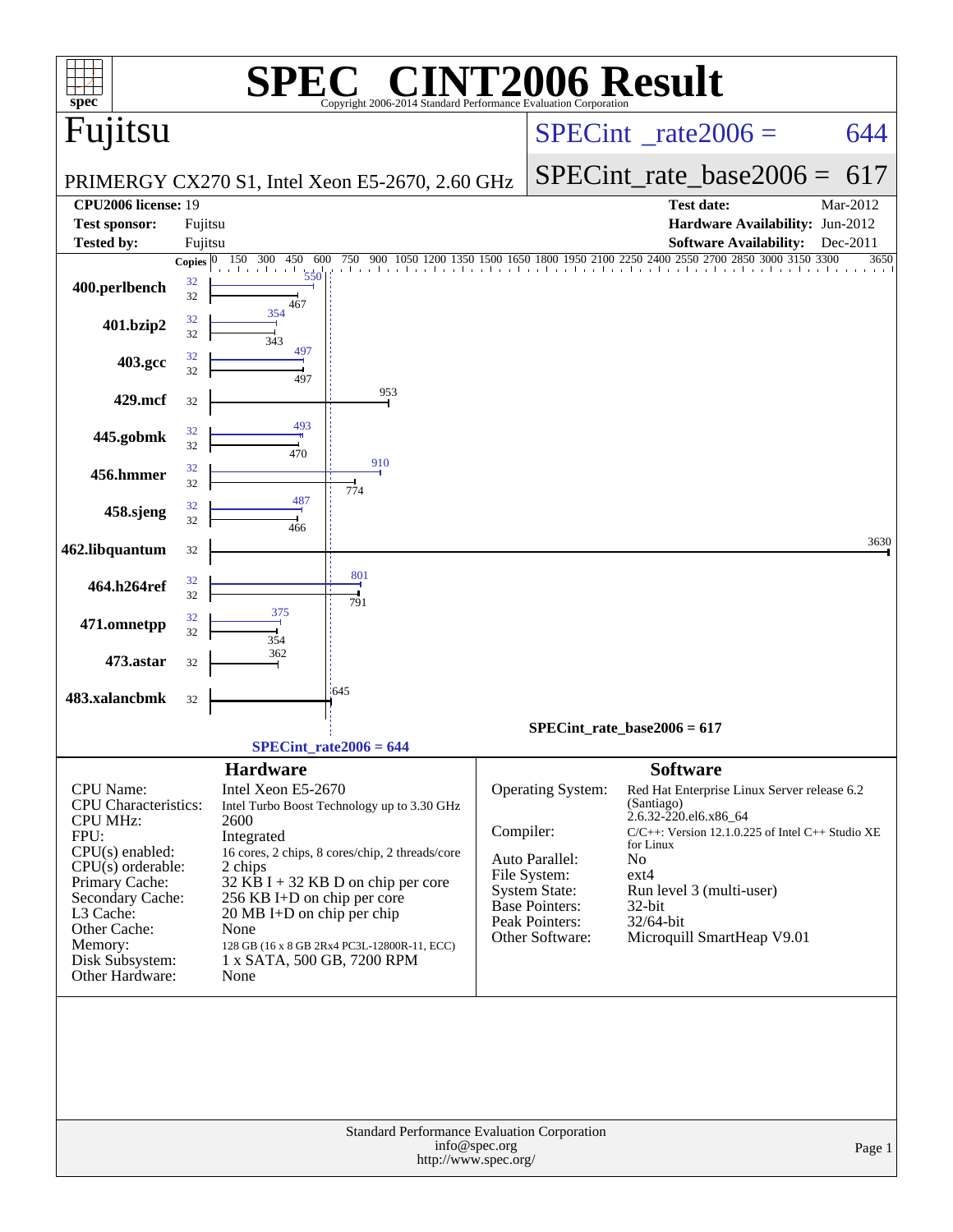

## Fujitsu

#### SPECint rate $2006 = 644$

PRIMERGY CX270 S1, Intel Xeon E5-2670, 2.60 GHz

**[Tested by:](http://www.spec.org/auto/cpu2006/Docs/result-fields.html#Testedby)** Fujitsu **[Software Availability:](http://www.spec.org/auto/cpu2006/Docs/result-fields.html#SoftwareAvailability)** Dec-2011

**[CPU2006 license:](http://www.spec.org/auto/cpu2006/Docs/result-fields.html#CPU2006license)** 19 **[Test date:](http://www.spec.org/auto/cpu2006/Docs/result-fields.html#Testdate)** Mar-2012 **[Test sponsor:](http://www.spec.org/auto/cpu2006/Docs/result-fields.html#Testsponsor)** Fujitsu **[Hardware Availability:](http://www.spec.org/auto/cpu2006/Docs/result-fields.html#HardwareAvailability)** Jun-2012

[SPECint\\_rate\\_base2006 =](http://www.spec.org/auto/cpu2006/Docs/result-fields.html#SPECintratebase2006) 617

#### **[Results Table](http://www.spec.org/auto/cpu2006/Docs/result-fields.html#ResultsTable)**

|                                                                                                          |               |                | <b>Base</b> |                |       |                |       | <b>Peak</b>   |                |              |                |              |                |              |
|----------------------------------------------------------------------------------------------------------|---------------|----------------|-------------|----------------|-------|----------------|-------|---------------|----------------|--------------|----------------|--------------|----------------|--------------|
| <b>Benchmark</b>                                                                                         | <b>Copies</b> | <b>Seconds</b> | Ratio       | <b>Seconds</b> | Ratio | <b>Seconds</b> | Ratio | <b>Copies</b> | <b>Seconds</b> | <b>Ratio</b> | <b>Seconds</b> | <b>Ratio</b> | <b>Seconds</b> | <b>Ratio</b> |
| 400.perlbench                                                                                            | 32            | 670            | 467         | 672            | 465   | 669            | 467   | 32            | 569            | 550          | 567            | 552          | 568            | 550          |
| 401.bzip2                                                                                                | 32            | 900            | 343         | 900            | 343   | 901            | 343   | 32            | 872            | 354          | 873            | 354          | 873            | 354          |
| $403.\mathrm{gcc}$                                                                                       | 32            | 518            | 497         | 515            | 500   | 520            | 496   | 32            | 518            | 498          | 519            | 497          | 518            | 497          |
| $429$ .mcf                                                                                               | 32            | 307            | 952         | 306            | 953   | 306            | 953   | 32            | 307            | 952          | 306            | 953          | 306            | 953          |
| $445$ .gobmk                                                                                             | 32            | 714            | 470         | 713            | 471   | 715            | 470   | 32            | 699            | 480          | 681            | <u>493</u>   | 681            | 493          |
| 456.hmmer                                                                                                | 32            | 387            | 771         | 385            | 775   | 386            | 774   | 32            | 328            | 910          | 328            | 910          | 329            | 908          |
| 458 sjeng                                                                                                | 32            | 834            | 465         | 832            | 466   | 829            | 467   | 32            | 795            | 487          | 795            | 487          | 795            | 487          |
| 462.libquantum                                                                                           | 32            | 183            | 3630        | 183            | 3630  | 183            | 3620  | 32            | 183            | 3630         | 183            | 3630         | 183            | 3620         |
| 464.h264ref                                                                                              | 32            | 895            | 791         | 898            | 788   | 889            | 796   | 32            | 878            | 806          | 886            | 799          | 885            | 801          |
| 471.omnetpp                                                                                              | 32            | 564            | 354         | 563            | 355   | 564            | 354   | 32            | 532            | 376          | 534            | 375          | 533            | 375          |
| $473.$ astar                                                                                             | 32            | 620            | 362         | 621            | 362   | 621            | 361   | 32            | 620            | 362          | 621            | 362          | 621            | 361          |
| 483.xalancbmk                                                                                            | 32            | 342            | 646         | 343            | 643   | 342            | 645   | 32            | 342            | 646          | 343            | 643          | 342            | 645          |
| Results appear in the order in which they were run. Bold underlined text indicates a median measurement. |               |                |             |                |       |                |       |               |                |              |                |              |                |              |

#### **[Submit Notes](http://www.spec.org/auto/cpu2006/Docs/result-fields.html#SubmitNotes)**

 The numactl mechanism was used to bind copies to processors. The config file option 'submit' was used to generate numactl commands to bind each copy to a specific processor. For details, please see the config file.

#### **[Operating System Notes](http://www.spec.org/auto/cpu2006/Docs/result-fields.html#OperatingSystemNotes)**

 Stack size set to unlimited using "ulimit -s unlimited" Transparent Huge Pages enabled with: echo always > /sys/kernel/mm/redhat\_transparent\_hugepage/enabled runspec command invoked through numactl i.e.: numactl --interleave=all runspec <etc>

#### **[General Notes](http://www.spec.org/auto/cpu2006/Docs/result-fields.html#GeneralNotes)**

Environment variables set by runspec before the start of the run: LD\_LIBRARY\_PATH = "/SPECcpu2006/libs/32:/SPECcpu2006/libs/64"

 Binaries compiled on a system with 1x Core i7-860 CPU + 8GB memory using RHEL5.5 This result was measured on the PRIMERGY CX250 S1. The PRIMERGY CX250 S1 and the PRIMERGY CX270 S1 are electronically equivalent. For information about Fujitsu please visit: <http://www.fujitsu.com>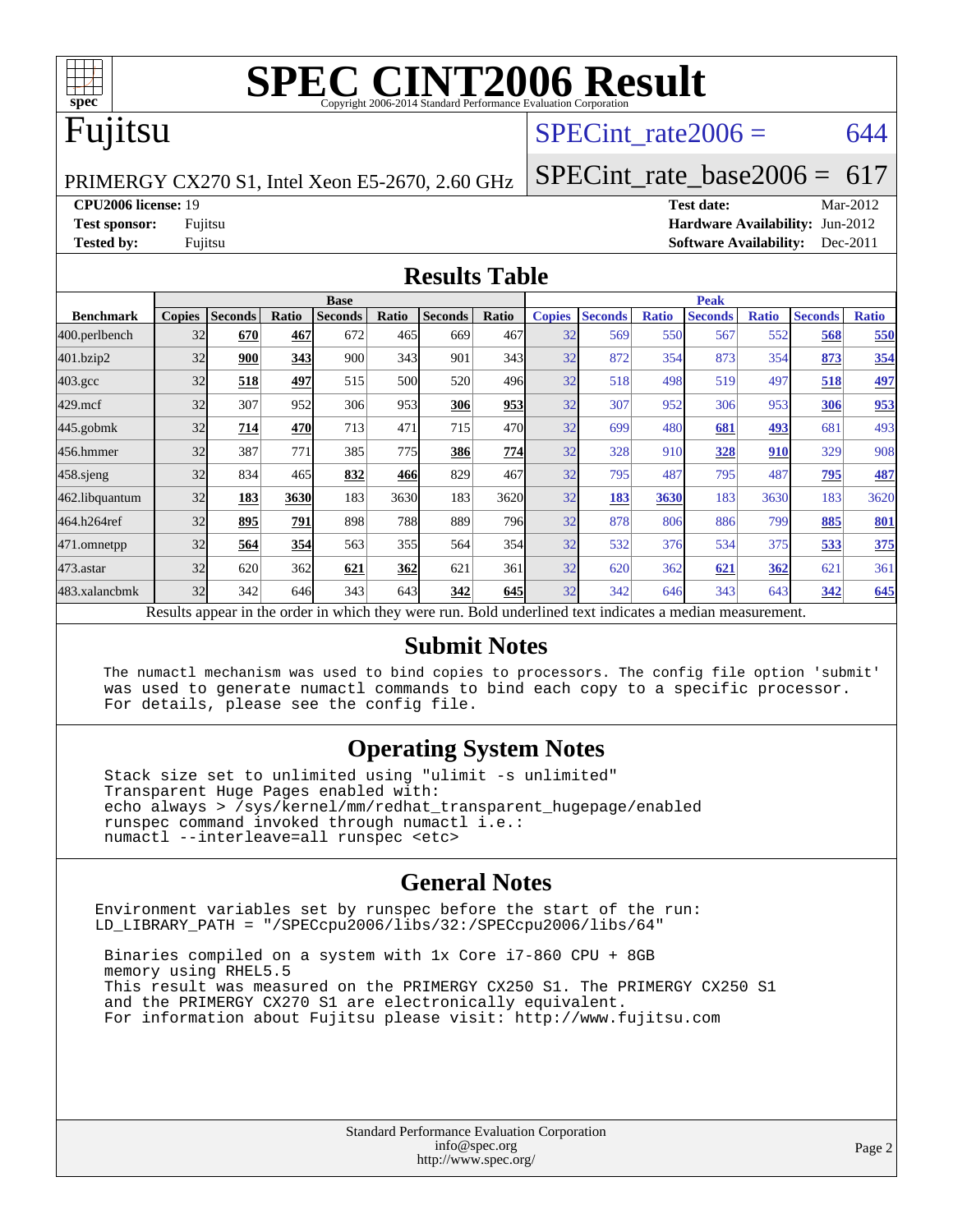

# Fujitsu

SPECint rate $2006 = 644$ 

PRIMERGY CX270 S1, Intel Xeon E5-2670, 2.60 GHz

#### **[CPU2006 license:](http://www.spec.org/auto/cpu2006/Docs/result-fields.html#CPU2006license)** 19 **[Test date:](http://www.spec.org/auto/cpu2006/Docs/result-fields.html#Testdate)** Mar-2012

[SPECint\\_rate\\_base2006 =](http://www.spec.org/auto/cpu2006/Docs/result-fields.html#SPECintratebase2006)  $617$ 

**[Test sponsor:](http://www.spec.org/auto/cpu2006/Docs/result-fields.html#Testsponsor)** Fujitsu **[Hardware Availability:](http://www.spec.org/auto/cpu2006/Docs/result-fields.html#HardwareAvailability)** Jun-2012 **[Tested by:](http://www.spec.org/auto/cpu2006/Docs/result-fields.html#Testedby)** Fujitsu **Fugital Example 2011 [Software Availability:](http://www.spec.org/auto/cpu2006/Docs/result-fields.html#SoftwareAvailability)** Dec-2011

## **[Base Compiler Invocation](http://www.spec.org/auto/cpu2006/Docs/result-fields.html#BaseCompilerInvocation)**

[C benchmarks](http://www.spec.org/auto/cpu2006/Docs/result-fields.html#Cbenchmarks):  $\text{icc}$   $-\text{m32}$ 

[C++ benchmarks:](http://www.spec.org/auto/cpu2006/Docs/result-fields.html#CXXbenchmarks) [icpc -m32](http://www.spec.org/cpu2006/results/res2012q3/cpu2006-20120620-23104.flags.html#user_CXXbase_intel_icpc_4e5a5ef1a53fd332b3c49e69c3330699)

### **[Base Portability Flags](http://www.spec.org/auto/cpu2006/Docs/result-fields.html#BasePortabilityFlags)**

 400.perlbench: [-DSPEC\\_CPU\\_LINUX\\_IA32](http://www.spec.org/cpu2006/results/res2012q3/cpu2006-20120620-23104.flags.html#b400.perlbench_baseCPORTABILITY_DSPEC_CPU_LINUX_IA32) 462.libquantum: [-DSPEC\\_CPU\\_LINUX](http://www.spec.org/cpu2006/results/res2012q3/cpu2006-20120620-23104.flags.html#b462.libquantum_baseCPORTABILITY_DSPEC_CPU_LINUX) 483.xalancbmk: [-DSPEC\\_CPU\\_LINUX](http://www.spec.org/cpu2006/results/res2012q3/cpu2006-20120620-23104.flags.html#b483.xalancbmk_baseCXXPORTABILITY_DSPEC_CPU_LINUX)

### **[Base Optimization Flags](http://www.spec.org/auto/cpu2006/Docs/result-fields.html#BaseOptimizationFlags)**

[C benchmarks](http://www.spec.org/auto/cpu2006/Docs/result-fields.html#Cbenchmarks):

[-xSSE4.2](http://www.spec.org/cpu2006/results/res2012q3/cpu2006-20120620-23104.flags.html#user_CCbase_f-xSSE42_f91528193cf0b216347adb8b939d4107) [-ipo](http://www.spec.org/cpu2006/results/res2012q3/cpu2006-20120620-23104.flags.html#user_CCbase_f-ipo) [-O3](http://www.spec.org/cpu2006/results/res2012q3/cpu2006-20120620-23104.flags.html#user_CCbase_f-O3) [-no-prec-div](http://www.spec.org/cpu2006/results/res2012q3/cpu2006-20120620-23104.flags.html#user_CCbase_f-no-prec-div) [-opt-prefetch](http://www.spec.org/cpu2006/results/res2012q3/cpu2006-20120620-23104.flags.html#user_CCbase_f-opt-prefetch) [-opt-mem-layout-trans=3](http://www.spec.org/cpu2006/results/res2012q3/cpu2006-20120620-23104.flags.html#user_CCbase_f-opt-mem-layout-trans_a7b82ad4bd7abf52556d4961a2ae94d5)

[C++ benchmarks:](http://www.spec.org/auto/cpu2006/Docs/result-fields.html#CXXbenchmarks)

[-xSSE4.2](http://www.spec.org/cpu2006/results/res2012q3/cpu2006-20120620-23104.flags.html#user_CXXbase_f-xSSE42_f91528193cf0b216347adb8b939d4107) [-ipo](http://www.spec.org/cpu2006/results/res2012q3/cpu2006-20120620-23104.flags.html#user_CXXbase_f-ipo) [-O3](http://www.spec.org/cpu2006/results/res2012q3/cpu2006-20120620-23104.flags.html#user_CXXbase_f-O3) [-no-prec-div](http://www.spec.org/cpu2006/results/res2012q3/cpu2006-20120620-23104.flags.html#user_CXXbase_f-no-prec-div) [-opt-prefetch](http://www.spec.org/cpu2006/results/res2012q3/cpu2006-20120620-23104.flags.html#user_CXXbase_f-opt-prefetch) [-opt-mem-layout-trans=3](http://www.spec.org/cpu2006/results/res2012q3/cpu2006-20120620-23104.flags.html#user_CXXbase_f-opt-mem-layout-trans_a7b82ad4bd7abf52556d4961a2ae94d5) [-Wl,-z,muldefs](http://www.spec.org/cpu2006/results/res2012q3/cpu2006-20120620-23104.flags.html#user_CXXbase_link_force_multiple1_74079c344b956b9658436fd1b6dd3a8a) [-L/smartheap -lsmartheap](http://www.spec.org/cpu2006/results/res2012q3/cpu2006-20120620-23104.flags.html#user_CXXbase_SmartHeap_7c9e394a5779e1a7fec7c221e123830c)

#### **[Base Other Flags](http://www.spec.org/auto/cpu2006/Docs/result-fields.html#BaseOtherFlags)**

[C benchmarks](http://www.spec.org/auto/cpu2006/Docs/result-fields.html#Cbenchmarks):

403.gcc: [-Dalloca=\\_alloca](http://www.spec.org/cpu2006/results/res2012q3/cpu2006-20120620-23104.flags.html#b403.gcc_baseEXTRA_CFLAGS_Dalloca_be3056838c12de2578596ca5467af7f3)

## **[Peak Compiler Invocation](http://www.spec.org/auto/cpu2006/Docs/result-fields.html#PeakCompilerInvocation)**

[C benchmarks \(except as noted below\)](http://www.spec.org/auto/cpu2006/Docs/result-fields.html#Cbenchmarksexceptasnotedbelow): [icc -m32](http://www.spec.org/cpu2006/results/res2012q3/cpu2006-20120620-23104.flags.html#user_CCpeak_intel_icc_5ff4a39e364c98233615fdd38438c6f2) 400.perlbench: [icc -m64](http://www.spec.org/cpu2006/results/res2012q3/cpu2006-20120620-23104.flags.html#user_peakCCLD400_perlbench_intel_icc_64bit_bda6cc9af1fdbb0edc3795bac97ada53) 401.bzip2: [icc -m64](http://www.spec.org/cpu2006/results/res2012q3/cpu2006-20120620-23104.flags.html#user_peakCCLD401_bzip2_intel_icc_64bit_bda6cc9af1fdbb0edc3795bac97ada53)

456.hmmer: [icc -m64](http://www.spec.org/cpu2006/results/res2012q3/cpu2006-20120620-23104.flags.html#user_peakCCLD456_hmmer_intel_icc_64bit_bda6cc9af1fdbb0edc3795bac97ada53)

458.sjeng: [icc -m64](http://www.spec.org/cpu2006/results/res2012q3/cpu2006-20120620-23104.flags.html#user_peakCCLD458_sjeng_intel_icc_64bit_bda6cc9af1fdbb0edc3795bac97ada53)

```
C++ benchmarks: 
icpc -m32
```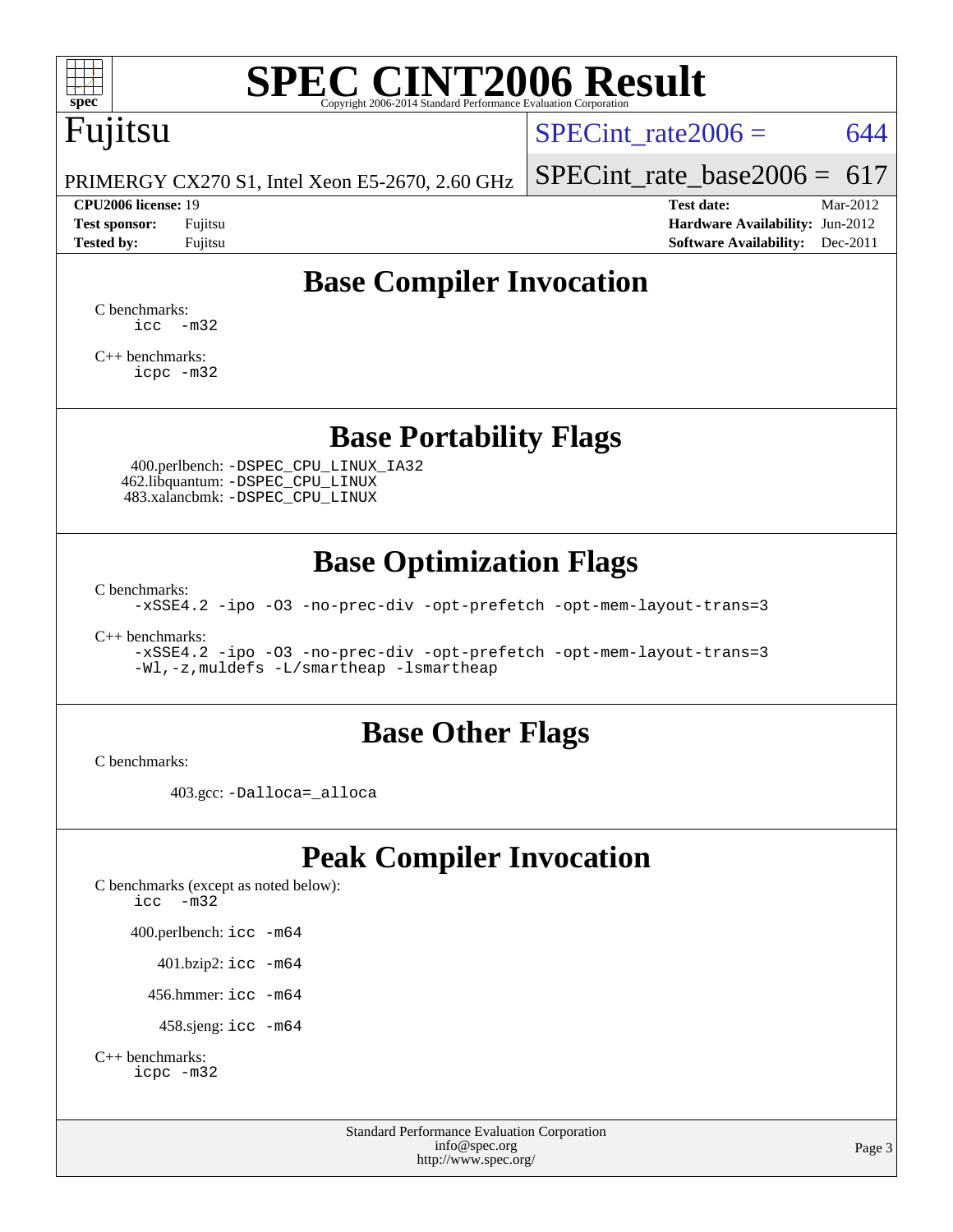

## Fujitsu

SPECint rate $2006 = 644$ 

PRIMERGY CX270 S1, Intel Xeon E5-2670, 2.60 GHz

SPECint rate base2006 =  $617$ **[CPU2006 license:](http://www.spec.org/auto/cpu2006/Docs/result-fields.html#CPU2006license)** 19 **[Test date:](http://www.spec.org/auto/cpu2006/Docs/result-fields.html#Testdate)** Mar-2012

**[Test sponsor:](http://www.spec.org/auto/cpu2006/Docs/result-fields.html#Testsponsor)** Fujitsu **[Hardware Availability:](http://www.spec.org/auto/cpu2006/Docs/result-fields.html#HardwareAvailability)** Jun-2012 **[Tested by:](http://www.spec.org/auto/cpu2006/Docs/result-fields.html#Testedby)** Fujitsu **Fugital Example 2011 [Software Availability:](http://www.spec.org/auto/cpu2006/Docs/result-fields.html#SoftwareAvailability)** Dec-2011

### **[Peak Portability Flags](http://www.spec.org/auto/cpu2006/Docs/result-fields.html#PeakPortabilityFlags)**

 400.perlbench: [-DSPEC\\_CPU\\_LP64](http://www.spec.org/cpu2006/results/res2012q3/cpu2006-20120620-23104.flags.html#b400.perlbench_peakCPORTABILITY_DSPEC_CPU_LP64) [-DSPEC\\_CPU\\_LINUX\\_X64](http://www.spec.org/cpu2006/results/res2012q3/cpu2006-20120620-23104.flags.html#b400.perlbench_peakCPORTABILITY_DSPEC_CPU_LINUX_X64) 401.bzip2: [-DSPEC\\_CPU\\_LP64](http://www.spec.org/cpu2006/results/res2012q3/cpu2006-20120620-23104.flags.html#suite_peakCPORTABILITY401_bzip2_DSPEC_CPU_LP64) 456.hmmer: [-DSPEC\\_CPU\\_LP64](http://www.spec.org/cpu2006/results/res2012q3/cpu2006-20120620-23104.flags.html#suite_peakCPORTABILITY456_hmmer_DSPEC_CPU_LP64) 458.sjeng: [-DSPEC\\_CPU\\_LP64](http://www.spec.org/cpu2006/results/res2012q3/cpu2006-20120620-23104.flags.html#suite_peakCPORTABILITY458_sjeng_DSPEC_CPU_LP64) 462.libquantum: [-DSPEC\\_CPU\\_LINUX](http://www.spec.org/cpu2006/results/res2012q3/cpu2006-20120620-23104.flags.html#b462.libquantum_peakCPORTABILITY_DSPEC_CPU_LINUX) 483.xalancbmk: [-DSPEC\\_CPU\\_LINUX](http://www.spec.org/cpu2006/results/res2012q3/cpu2006-20120620-23104.flags.html#b483.xalancbmk_peakCXXPORTABILITY_DSPEC_CPU_LINUX)

## **[Peak Optimization Flags](http://www.spec.org/auto/cpu2006/Docs/result-fields.html#PeakOptimizationFlags)**

[C benchmarks](http://www.spec.org/auto/cpu2006/Docs/result-fields.html#Cbenchmarks):

 400.perlbench: [-xSSE4.2](http://www.spec.org/cpu2006/results/res2012q3/cpu2006-20120620-23104.flags.html#user_peakPASS2_CFLAGSPASS2_LDCFLAGS400_perlbench_f-xSSE42_f91528193cf0b216347adb8b939d4107)(pass 2) [-prof-gen](http://www.spec.org/cpu2006/results/res2012q3/cpu2006-20120620-23104.flags.html#user_peakPASS1_CFLAGSPASS1_LDCFLAGS400_perlbench_prof_gen_e43856698f6ca7b7e442dfd80e94a8fc)(pass 1) [-ipo](http://www.spec.org/cpu2006/results/res2012q3/cpu2006-20120620-23104.flags.html#user_peakPASS2_CFLAGSPASS2_LDCFLAGS400_perlbench_f-ipo)(pass 2) [-O3](http://www.spec.org/cpu2006/results/res2012q3/cpu2006-20120620-23104.flags.html#user_peakPASS2_CFLAGSPASS2_LDCFLAGS400_perlbench_f-O3)(pass 2) [-no-prec-div](http://www.spec.org/cpu2006/results/res2012q3/cpu2006-20120620-23104.flags.html#user_peakPASS2_CFLAGSPASS2_LDCFLAGS400_perlbench_f-no-prec-div)(pass 2) [-prof-use](http://www.spec.org/cpu2006/results/res2012q3/cpu2006-20120620-23104.flags.html#user_peakPASS2_CFLAGSPASS2_LDCFLAGS400_perlbench_prof_use_bccf7792157ff70d64e32fe3e1250b55)(pass 2) [-auto-ilp32](http://www.spec.org/cpu2006/results/res2012q3/cpu2006-20120620-23104.flags.html#user_peakCOPTIMIZE400_perlbench_f-auto-ilp32)  $401.bzip2: -xSSE4.2(pass 2) -prof-qen(pass 1) -ipo(pass 2)$  $401.bzip2: -xSSE4.2(pass 2) -prof-qen(pass 1) -ipo(pass 2)$  $401.bzip2: -xSSE4.2(pass 2) -prof-qen(pass 1) -ipo(pass 2)$  $401.bzip2: -xSSE4.2(pass 2) -prof-qen(pass 1) -ipo(pass 2)$  $401.bzip2: -xSSE4.2(pass 2) -prof-qen(pass 1) -ipo(pass 2)$ [-O3](http://www.spec.org/cpu2006/results/res2012q3/cpu2006-20120620-23104.flags.html#user_peakPASS2_CFLAGSPASS2_LDCFLAGS401_bzip2_f-O3)(pass 2) [-no-prec-div](http://www.spec.org/cpu2006/results/res2012q3/cpu2006-20120620-23104.flags.html#user_peakPASS2_CFLAGSPASS2_LDCFLAGS401_bzip2_f-no-prec-div)(pass 2) [-prof-use](http://www.spec.org/cpu2006/results/res2012q3/cpu2006-20120620-23104.flags.html#user_peakPASS2_CFLAGSPASS2_LDCFLAGS401_bzip2_prof_use_bccf7792157ff70d64e32fe3e1250b55)(pass 2) [-opt-prefetch](http://www.spec.org/cpu2006/results/res2012q3/cpu2006-20120620-23104.flags.html#user_peakCOPTIMIZE401_bzip2_f-opt-prefetch) [-auto-ilp32](http://www.spec.org/cpu2006/results/res2012q3/cpu2006-20120620-23104.flags.html#user_peakCOPTIMIZE401_bzip2_f-auto-ilp32) [-ansi-alias](http://www.spec.org/cpu2006/results/res2012q3/cpu2006-20120620-23104.flags.html#user_peakCOPTIMIZE401_bzip2_f-ansi-alias) 403.gcc: [-xSSE4.2](http://www.spec.org/cpu2006/results/res2012q3/cpu2006-20120620-23104.flags.html#user_peakCOPTIMIZE403_gcc_f-xSSE42_f91528193cf0b216347adb8b939d4107) [-ipo](http://www.spec.org/cpu2006/results/res2012q3/cpu2006-20120620-23104.flags.html#user_peakCOPTIMIZE403_gcc_f-ipo) [-O3](http://www.spec.org/cpu2006/results/res2012q3/cpu2006-20120620-23104.flags.html#user_peakCOPTIMIZE403_gcc_f-O3) [-no-prec-div](http://www.spec.org/cpu2006/results/res2012q3/cpu2006-20120620-23104.flags.html#user_peakCOPTIMIZE403_gcc_f-no-prec-div) 429.mcf: basepeak = yes 445.gobmk: [-xSSE4.2](http://www.spec.org/cpu2006/results/res2012q3/cpu2006-20120620-23104.flags.html#user_peakPASS2_CFLAGSPASS2_LDCFLAGS445_gobmk_f-xSSE42_f91528193cf0b216347adb8b939d4107)(pass 2) [-prof-gen](http://www.spec.org/cpu2006/results/res2012q3/cpu2006-20120620-23104.flags.html#user_peakPASS1_CFLAGSPASS1_LDCFLAGS445_gobmk_prof_gen_e43856698f6ca7b7e442dfd80e94a8fc)(pass 1) [-prof-use](http://www.spec.org/cpu2006/results/res2012q3/cpu2006-20120620-23104.flags.html#user_peakPASS2_CFLAGSPASS2_LDCFLAGS445_gobmk_prof_use_bccf7792157ff70d64e32fe3e1250b55)(pass 2) [-ansi-alias](http://www.spec.org/cpu2006/results/res2012q3/cpu2006-20120620-23104.flags.html#user_peakCOPTIMIZE445_gobmk_f-ansi-alias) [-opt-mem-layout-trans=3](http://www.spec.org/cpu2006/results/res2012q3/cpu2006-20120620-23104.flags.html#user_peakCOPTIMIZE445_gobmk_f-opt-mem-layout-trans_a7b82ad4bd7abf52556d4961a2ae94d5) 456.hmmer: [-xSSE4.2](http://www.spec.org/cpu2006/results/res2012q3/cpu2006-20120620-23104.flags.html#user_peakCOPTIMIZE456_hmmer_f-xSSE42_f91528193cf0b216347adb8b939d4107) [-ipo](http://www.spec.org/cpu2006/results/res2012q3/cpu2006-20120620-23104.flags.html#user_peakCOPTIMIZE456_hmmer_f-ipo) [-O3](http://www.spec.org/cpu2006/results/res2012q3/cpu2006-20120620-23104.flags.html#user_peakCOPTIMIZE456_hmmer_f-O3) [-no-prec-div](http://www.spec.org/cpu2006/results/res2012q3/cpu2006-20120620-23104.flags.html#user_peakCOPTIMIZE456_hmmer_f-no-prec-div) [-unroll2](http://www.spec.org/cpu2006/results/res2012q3/cpu2006-20120620-23104.flags.html#user_peakCOPTIMIZE456_hmmer_f-unroll_784dae83bebfb236979b41d2422d7ec2) [-auto-ilp32](http://www.spec.org/cpu2006/results/res2012q3/cpu2006-20120620-23104.flags.html#user_peakCOPTIMIZE456_hmmer_f-auto-ilp32) 458.sjeng: [-xSSE4.2](http://www.spec.org/cpu2006/results/res2012q3/cpu2006-20120620-23104.flags.html#user_peakPASS2_CFLAGSPASS2_LDCFLAGS458_sjeng_f-xSSE42_f91528193cf0b216347adb8b939d4107)(pass 2) [-prof-gen](http://www.spec.org/cpu2006/results/res2012q3/cpu2006-20120620-23104.flags.html#user_peakPASS1_CFLAGSPASS1_LDCFLAGS458_sjeng_prof_gen_e43856698f6ca7b7e442dfd80e94a8fc)(pass 1) [-ipo](http://www.spec.org/cpu2006/results/res2012q3/cpu2006-20120620-23104.flags.html#user_peakPASS2_CFLAGSPASS2_LDCFLAGS458_sjeng_f-ipo)(pass 2) [-O3](http://www.spec.org/cpu2006/results/res2012q3/cpu2006-20120620-23104.flags.html#user_peakPASS2_CFLAGSPASS2_LDCFLAGS458_sjeng_f-O3)(pass 2) [-no-prec-div](http://www.spec.org/cpu2006/results/res2012q3/cpu2006-20120620-23104.flags.html#user_peakPASS2_CFLAGSPASS2_LDCFLAGS458_sjeng_f-no-prec-div)(pass 2) [-prof-use](http://www.spec.org/cpu2006/results/res2012q3/cpu2006-20120620-23104.flags.html#user_peakPASS2_CFLAGSPASS2_LDCFLAGS458_sjeng_prof_use_bccf7792157ff70d64e32fe3e1250b55)(pass 2) [-unroll4](http://www.spec.org/cpu2006/results/res2012q3/cpu2006-20120620-23104.flags.html#user_peakCOPTIMIZE458_sjeng_f-unroll_4e5e4ed65b7fd20bdcd365bec371b81f) [-auto-ilp32](http://www.spec.org/cpu2006/results/res2012q3/cpu2006-20120620-23104.flags.html#user_peakCOPTIMIZE458_sjeng_f-auto-ilp32)  $462$ .libquantum: basepeak = yes 464.h264ref: [-xSSE4.2](http://www.spec.org/cpu2006/results/res2012q3/cpu2006-20120620-23104.flags.html#user_peakPASS2_CFLAGSPASS2_LDCFLAGS464_h264ref_f-xSSE42_f91528193cf0b216347adb8b939d4107)(pass 2) [-prof-gen](http://www.spec.org/cpu2006/results/res2012q3/cpu2006-20120620-23104.flags.html#user_peakPASS1_CFLAGSPASS1_LDCFLAGS464_h264ref_prof_gen_e43856698f6ca7b7e442dfd80e94a8fc)(pass 1) [-ipo](http://www.spec.org/cpu2006/results/res2012q3/cpu2006-20120620-23104.flags.html#user_peakPASS2_CFLAGSPASS2_LDCFLAGS464_h264ref_f-ipo)(pass 2) [-O3](http://www.spec.org/cpu2006/results/res2012q3/cpu2006-20120620-23104.flags.html#user_peakPASS2_CFLAGSPASS2_LDCFLAGS464_h264ref_f-O3)(pass 2) [-no-prec-div](http://www.spec.org/cpu2006/results/res2012q3/cpu2006-20120620-23104.flags.html#user_peakPASS2_CFLAGSPASS2_LDCFLAGS464_h264ref_f-no-prec-div)(pass 2) [-prof-use](http://www.spec.org/cpu2006/results/res2012q3/cpu2006-20120620-23104.flags.html#user_peakPASS2_CFLAGSPASS2_LDCFLAGS464_h264ref_prof_use_bccf7792157ff70d64e32fe3e1250b55)(pass 2) [-unroll2](http://www.spec.org/cpu2006/results/res2012q3/cpu2006-20120620-23104.flags.html#user_peakCOPTIMIZE464_h264ref_f-unroll_784dae83bebfb236979b41d2422d7ec2) [-ansi-alias](http://www.spec.org/cpu2006/results/res2012q3/cpu2006-20120620-23104.flags.html#user_peakCOPTIMIZE464_h264ref_f-ansi-alias) [C++ benchmarks:](http://www.spec.org/auto/cpu2006/Docs/result-fields.html#CXXbenchmarks) 471.omnetpp: [-xSSE4.2](http://www.spec.org/cpu2006/results/res2012q3/cpu2006-20120620-23104.flags.html#user_peakPASS2_CXXFLAGSPASS2_LDCXXFLAGS471_omnetpp_f-xSSE42_f91528193cf0b216347adb8b939d4107)(pass 2) [-prof-gen](http://www.spec.org/cpu2006/results/res2012q3/cpu2006-20120620-23104.flags.html#user_peakPASS1_CXXFLAGSPASS1_LDCXXFLAGS471_omnetpp_prof_gen_e43856698f6ca7b7e442dfd80e94a8fc)(pass 1) [-ipo](http://www.spec.org/cpu2006/results/res2012q3/cpu2006-20120620-23104.flags.html#user_peakPASS2_CXXFLAGSPASS2_LDCXXFLAGS471_omnetpp_f-ipo)(pass 2) [-O3](http://www.spec.org/cpu2006/results/res2012q3/cpu2006-20120620-23104.flags.html#user_peakPASS2_CXXFLAGSPASS2_LDCXXFLAGS471_omnetpp_f-O3)(pass 2) [-no-prec-div](http://www.spec.org/cpu2006/results/res2012q3/cpu2006-20120620-23104.flags.html#user_peakPASS2_CXXFLAGSPASS2_LDCXXFLAGS471_omnetpp_f-no-prec-div)(pass 2) [-prof-use](http://www.spec.org/cpu2006/results/res2012q3/cpu2006-20120620-23104.flags.html#user_peakPASS2_CXXFLAGSPASS2_LDCXXFLAGS471_omnetpp_prof_use_bccf7792157ff70d64e32fe3e1250b55)(pass 2) [-ansi-alias](http://www.spec.org/cpu2006/results/res2012q3/cpu2006-20120620-23104.flags.html#user_peakCXXOPTIMIZE471_omnetpp_f-ansi-alias) [-opt-ra-region-strategy=block](http://www.spec.org/cpu2006/results/res2012q3/cpu2006-20120620-23104.flags.html#user_peakCXXOPTIMIZE471_omnetpp_f-opt-ra-region-strategy_a0a37c372d03933b2a18d4af463c1f69) [-Wl,-z,muldefs](http://www.spec.org/cpu2006/results/res2012q3/cpu2006-20120620-23104.flags.html#user_peakEXTRA_LDFLAGS471_omnetpp_link_force_multiple1_74079c344b956b9658436fd1b6dd3a8a) [-L/smartheap -lsmartheap](http://www.spec.org/cpu2006/results/res2012q3/cpu2006-20120620-23104.flags.html#user_peakEXTRA_LIBS471_omnetpp_SmartHeap_7c9e394a5779e1a7fec7c221e123830c) 473.astar: basepeak = yes

Continued on next page

Standard Performance Evaluation Corporation [info@spec.org](mailto:info@spec.org) <http://www.spec.org/>